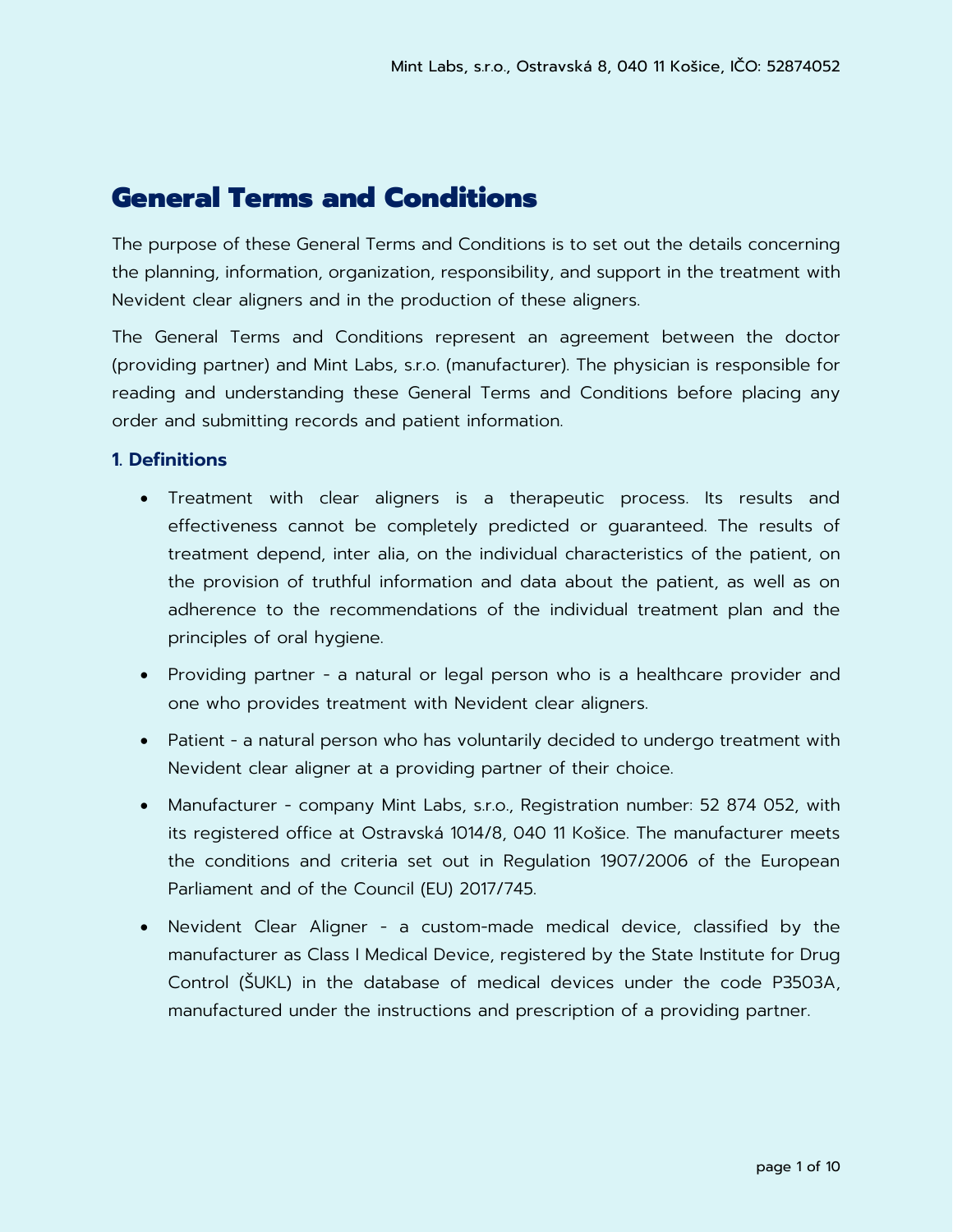# **2. Personal Data Protection**

The rules for the processing of personal data are detailed in the "Personal Data Protection" document available at the nevident.eu website.

### **3. Doctor's warranty**

3.1. The doctor warrants and declares that:

- is licensed to practice dentistry and / or orthodontics at the place and time of treatment,
- will not use Nevident treatment options and / or products if this license expires, is not valid, is revoked, suspended, or otherwise compromised at any time during treatment with Nevident products,
- the physician's use of the Nevident treatment options and/or products and services will be in accordance with generally accepted business or medical standards and will be in accordance with the specifications of the Nevident products or services,
- has the expertise and experience to perform procedures related to treatment with clear aligners,
- will periodically check the AlignerManager account to verify any changes in the manufacturer's pricing and general terms and conditions.

The manufacturer is not liable for any damage caused by non-compliance with any of these guarantees.

- 3.2. At the same time, the doctor guarantees and is solely responsible for ensuring compliance with all national, European, and international laws and standards governing and regulating the exercise of the profession and the competency to provide treatment with clear aligners.
- 3.3. It is not the responsibility of the manufacturer to examine that the physician is authorized to provide clear aligner treatment in a particular country. The doctor is solely responsible for the damage and possible mistake caused by noncompliance with this warranty and the liability of the doctor, and the manufacturer cannot be sanctioned and punished in any way.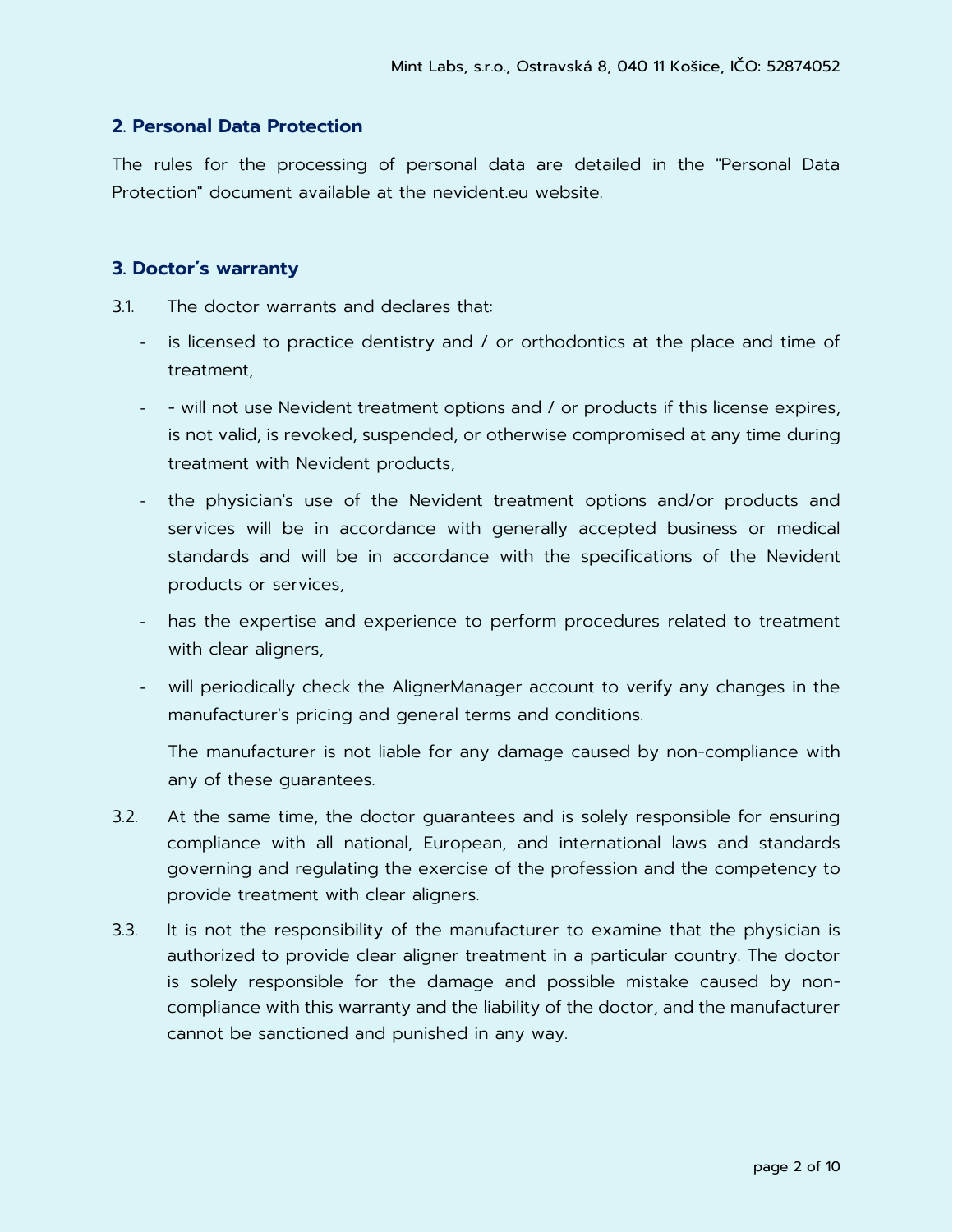# **4. Registration**

- 4.1. The provision of treatment with Nevident clear aligners requires the registration of the healthcare provider in the AlignerManager system. The information that the healthcare provider fills in the registration form must be accurate. The registered providing partner is obliged to update this information in its profile in the event of a change in any registration data without undue delay. The manufacturer is not liable for any damage caused by non-compliance with this obligation.
- 4.2. The manufacturer will set up an account for each registered provider in the AlignerManager application. The registered provider logs in to the account using the client code, which will be assigned automatically by the system at the time of registration, and a password.
- 4.3. The manufacturer will send a link to the email address specified in the registration form, which the person interested in registration is obliged to click on and thus confirm their email address (so-called verification). Verification of the account via the verification element is mandatory for each registration.
- 4.4. By confirming the email address in the verification process, the registration is completed.
- 4.5. If the email address is not confirmed in the verification process within 10 working days, the applicant's account will be automatically deleted.
- 4.6. The registered providing partner is responsible for securely storing the password for their account in the AlignerManager application.
- 4.7. Each healthcare provider can only have one account created in AlignerManager.
- 4.8. If a registered providing partner requests the deletion of the AlignerManager account, the account will be deleted after 10 working days from the date of receipt of its cancellation request, unless prevented by legal, technical, or other restrictions.
- 4.9. In case of long-term absence of activity by the registered providing partner, the account will be automatically deleted after 12 months from the last login to the application.
- 4.10. The manufacturer reserves the right to deny the registered providing partner access to the application and delete their account in the application if:
	- there has been a violation of laws or other legal norms of the Slovak Republic or EU legal norms by the registered providing partner,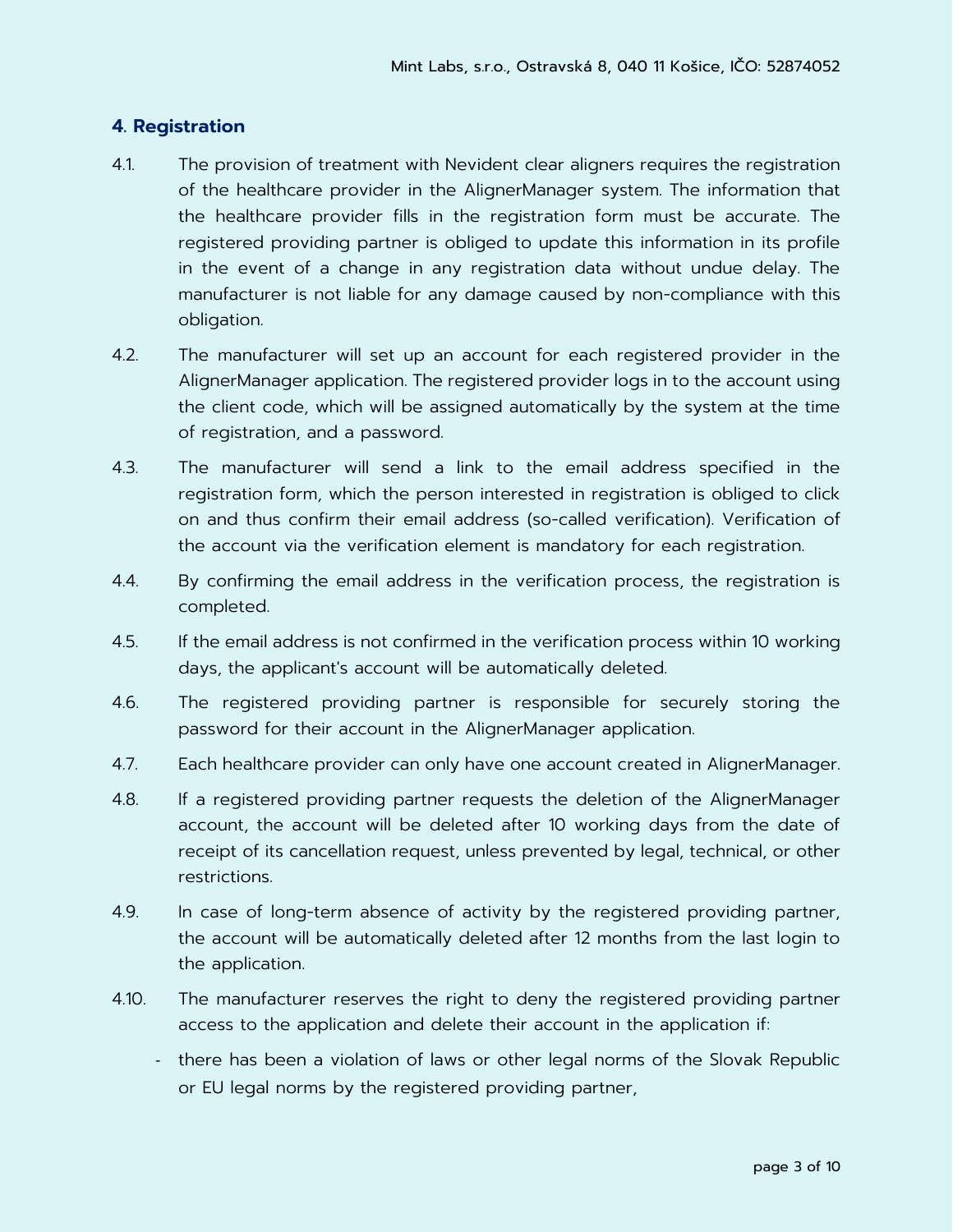- there has been a major and repeated breach of these Terms by a registered providing partner,
- the interests of the manufacturer or any other treatment provider have been harmed by the registered providing partner.

# **5. Service delivery process**

- 5.1. Before starting treatment with Nevident clear aligner, the providing partner selected by the patient as part of the initial examination must first assess whether treatment with the Nevident clear aligner is medically appropriate for the patient. To this end, the providing partner will, inter alia, perform an intraoral scan of the teeth or dental impressions and at the same time check for the presence of tooth decay, gingivitis and other pre-existing oral health conditions that need to be treated before starting treatment with Nevident clear aligners
- 5.2. If the patient is medically fit to undergo treatment with an Nevident clear aligners, the providing partner sends the manufacturer the necessary information (eg intraoral dental scan, dental impressions, etc.) to prepare the patient's individual treatment plan (so-called order submission).
- 5.3. The manufacturer shall indicate in the treatment plan, based on the findings of the initial examination, which of the following treatment alternatives is most appropriate for the patient:
	- treatment category SHORT (up to 14 aligners),
	- treatment category MEDIUM (15 30 aligners),
	- treatment category FULL (more than 30 aligners).
- 5.4. Upon receipt of the treatment plan, the providing partner presents the patient with a virtual result on 3D animation via a web application on the next visit. He is obliged to inform the patient about the expected duration of treatment and the number of aligners needed for his treatment, as well as about the price and payment conditions of treatment.
- 5.5. The duration of treatment is always estimated according to the individual needs of the patient and is stated in the patient's treatment plan.
- 5.6. If the providing partner and the patient agree with the proposed treatment plan, they entrust the manufacturer with the production and delivery of Nevident clear aligners in accordance with the treatment plan (so-called order confirmation).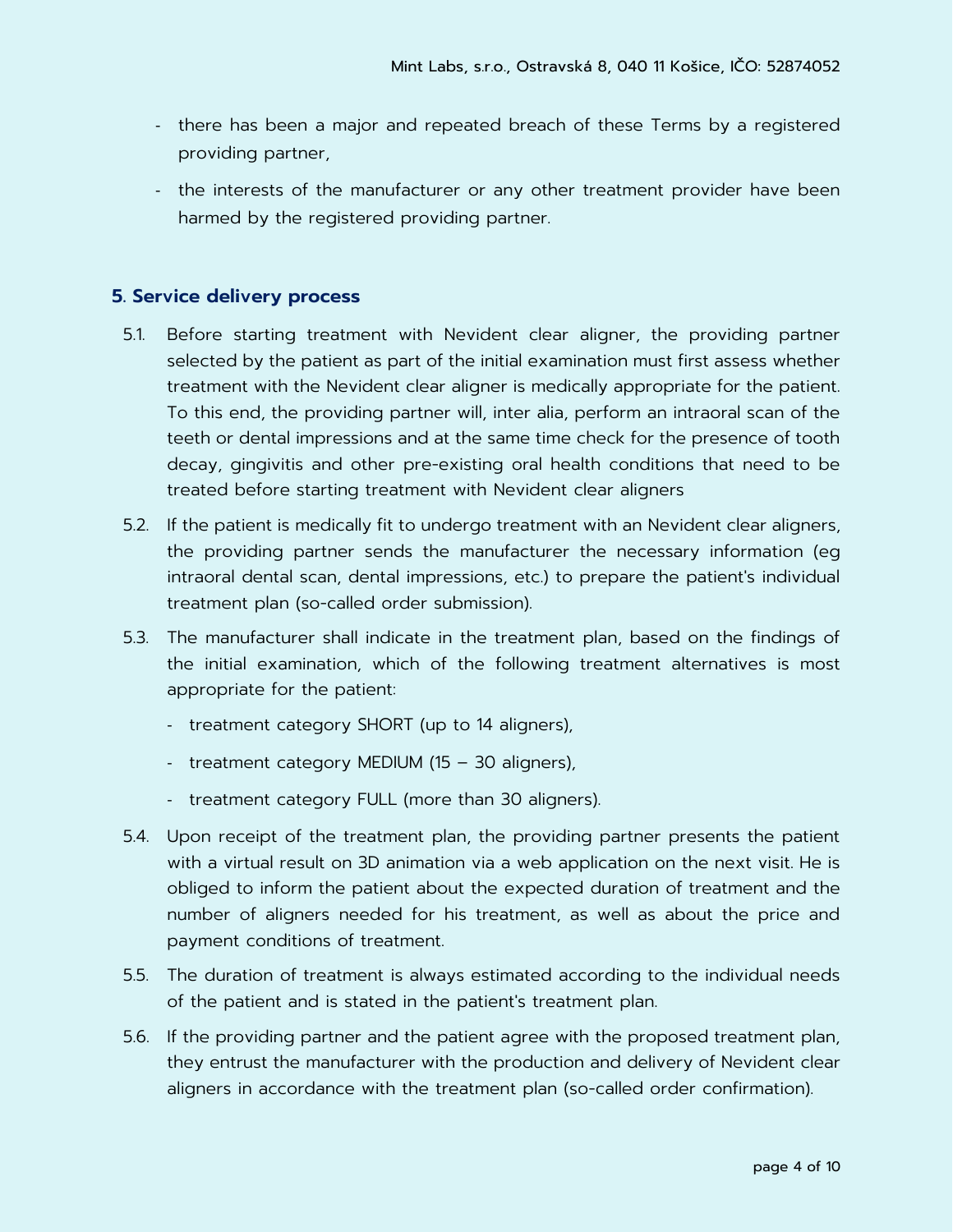- 5.7. By agreeing to the treatment plan, the patient also expresses consent to the total cost of treatment.
- 5.8. If the providing partner or patient does not agree with the treatment plan, the manufacturer will modify the treatment plan according to written instructions received from providing partner.
- 5.9. After confirming the order, modifications to the treatment plan are no longer possible. The treatment plan can be modified only until the start of production of Nevident clear aligners.
- 5.10. The patient is entitled to refuse the proposed treatment plan and not to undergo treatment with Nevident clear aligner at a providing partner.
- 5.11. For services rendered by the manufacturer in the treatment process, the manufacturer is entitled to a reward in the amount corresponding to the chosen treatment modality. The reward includes the design of a treatment plan, the production and delivery of Nevident clear aligners, as well as organizational and medical support in accordance with the treatment plan. The reward does not include the cost of treatment prior to treatment with Nevident clear aligners (eg treatment of dental caries, gingivitis, etc.) or costs of other health services provided by providing partner that are not directly related to treatment with Nevident clear aligners.
- 5.12. The reward is payable after confirmation of the treatment plan and issuance of an invoice for the ordered services.
- 5.13. After approval of the treatment plan, the manufacturer will send instructions to the providing partner for payment of the fee. The remuneration shall be deemed to have been paid when the amount is credited to the manufacturer's bank account.
- 5.14. Providing partner is obliged to pay the manufacturer a one-time fee in full according to the current price list, regardless of the method of payment for treatment with Nevident clear aligner on which the providing partner has agreed with the patient.
- 5.15. After the total payment of the fee, the manufacturer shall immediately start the production of Nevident clear aligners in accordance with the approved treatment plan of the patient.
- 5.16. In the event of rejection of a treatment plan by a patient, the manufacturer is entitled to remuneration only in the amount corresponding to the price of designing an individual treatment plan.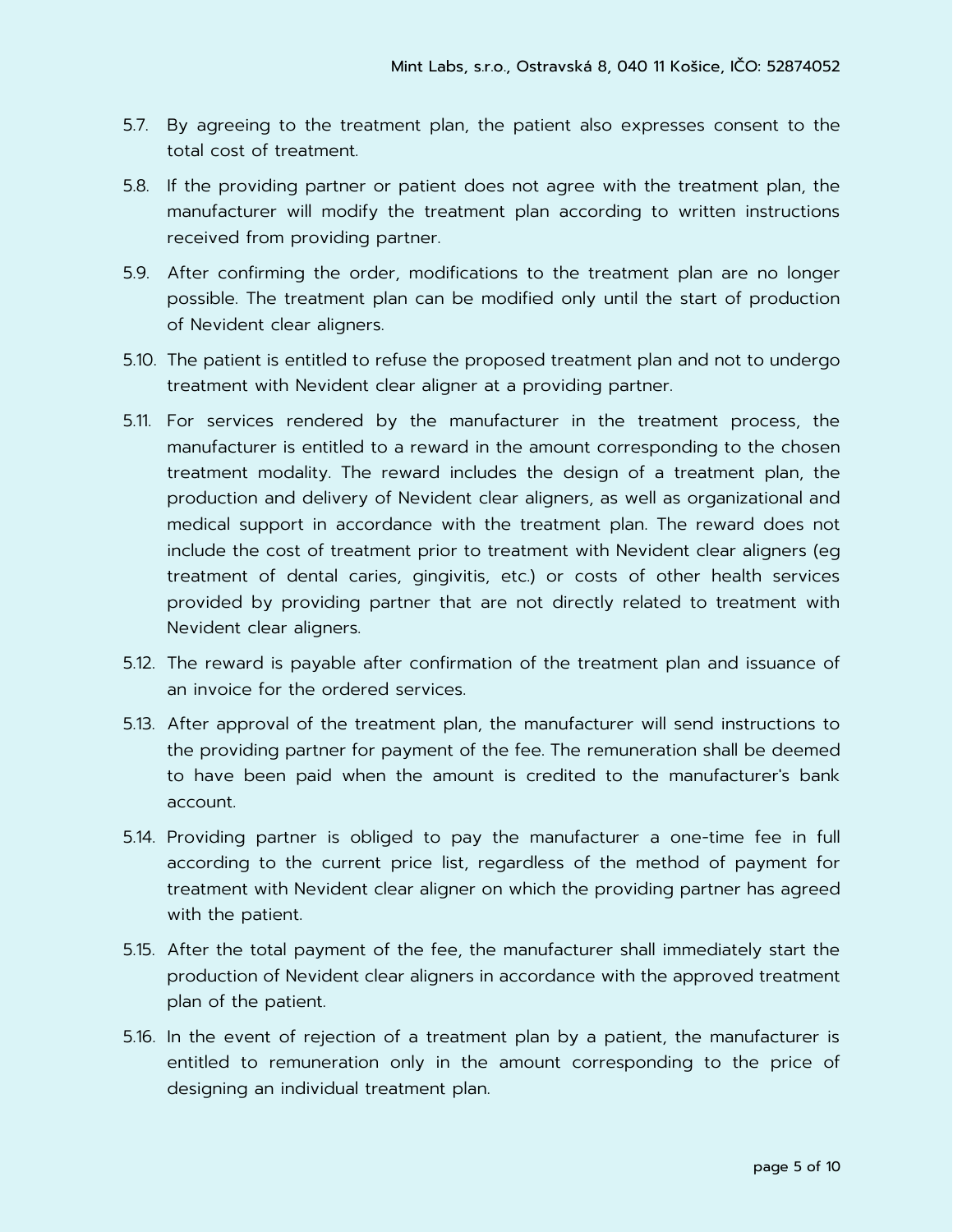- 5.17. The manufacturer reserves the right to cancel the providing partner's order if the invoiced sum for this order has not been paid in full within one month of the invoice being issued and delivered to the providing partner.
- 5.18. If such an order is re-submitted by the providing partner into the AlignerManager application, the providing partner will be charged an additional fee of 10% of the total treatment price.
- 5.19. The costs of dispatch and delivery of Nevident clear aligners shall be borne by the manufacturer, unless otherwise agreed in the contract.
- 5.20. The delivery of a complete set of Nevident clear aligners to a providing partner duly fulfils the manufacturer's obligation in accordance with these conditions.

# **6. Pricing**

- 6.1. A detailed price list is available for providing partners in their AlignerManager account on the manufacturer's website.
- 6.2. The manufacturer reserves the right to change prices at any time without notice.

#### **7. Manufacturer 's recommendations**

- 7.1. Mint Labs, s.r.o. as clear aligner manufacturer recommends that the providing partner shall instruct and inform the patient about the purpose, nature, procedure, potential risks, and complications of treatment, including the possibility that the outcome of the treatment may differ from the computer simulation of the treatment plan.
- 7.2. The manufacturer further recommends that the providing partner shall inform the patient about the proper care for clear aligners and the necessary procedures required after the clear aligner active treatment comes to an end.
- 7.3. The manufacturer reminds the providing partner of the professional responsibility to ensure that each patient is medically and dentally fit before starting the treatment, including known contraindications for the treatment.

# **8. Responsibility**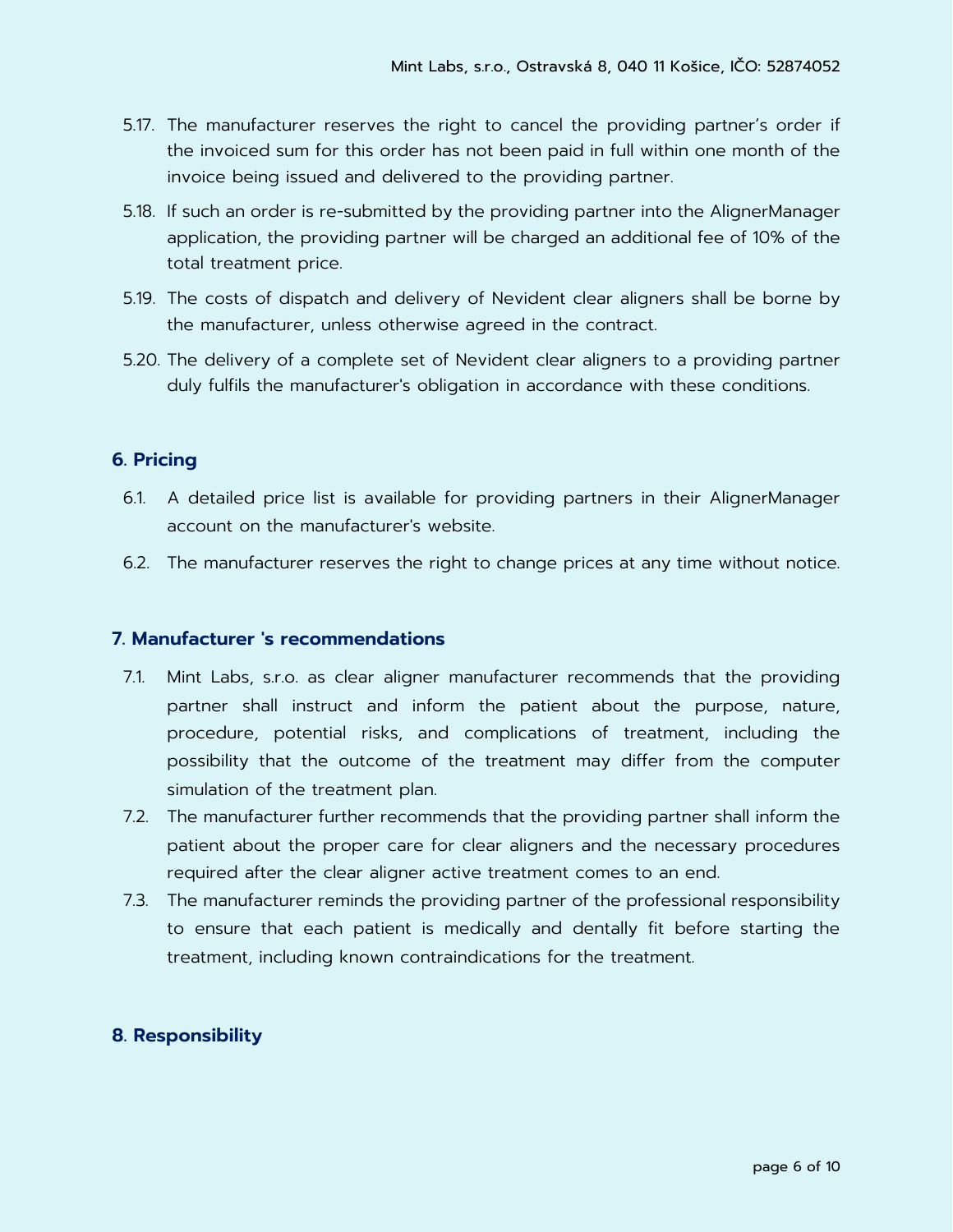- 8.1. Mint Labs, s.r.o. is a manufacturer of medical devices and is not a provider of medical, dental, or any other healthcare services and does not and cannot perform a medical or dental practice.
- 8.2. The manufacturer produces Nevident clear aligners under the instructions and prescription of a providing partner.
- 8.3. The individual phases of treatment (check-ups, consultations, treatments, etc.) as well as the treatment as a whole are the sole medical responsibility of the providing partner.
- 8.4. 8.4. The providing partner is responsible for securing all patient consents required by law.
- 8.5. Treatment decisions are made by the providing partner, and the providing partner is solely responsible for reviewing and approving patient treatment plans to determine if Nevident products and treatment options are appropriate for a particular patient.
- 8.6. The manufacturer may provide information or recommendations to the providing partner, but the manufacturer will not control or put pressure on the providing partner in the exercise of their profession.
- 8.7. The manufacturer's clinical protocols define the treatment restrictions that apply when designing treatment plans (see Clinical Manual). If, based on these restrictions, the manufacturer rejects the case, the providing partner is required to accept this decision.
- 8.8. The manufacturer is fully liable for damage caused intentionally or through wilful negligence by the manufacturer, its managers, other persons authorized to act on behalf of the manufacturer or employees.
- 8.9. The manufacturer is not responsible:
	- that the patient does not follow the individual treatment plan, including any damages caused by incorrect implementation or non-implementation of the patient's individual treatment plan.
	- for any damage caused by the providing partner incorrectly or incompletely instructing the patient about the purpose, nature, procedure, possible risks, and complications of treatment.
	- for any damage caused by the providing partner incorrectly or incompletely instructing the patient about the proper care for the clear aligners and the procedures required after the clear aligner active treatment concludes.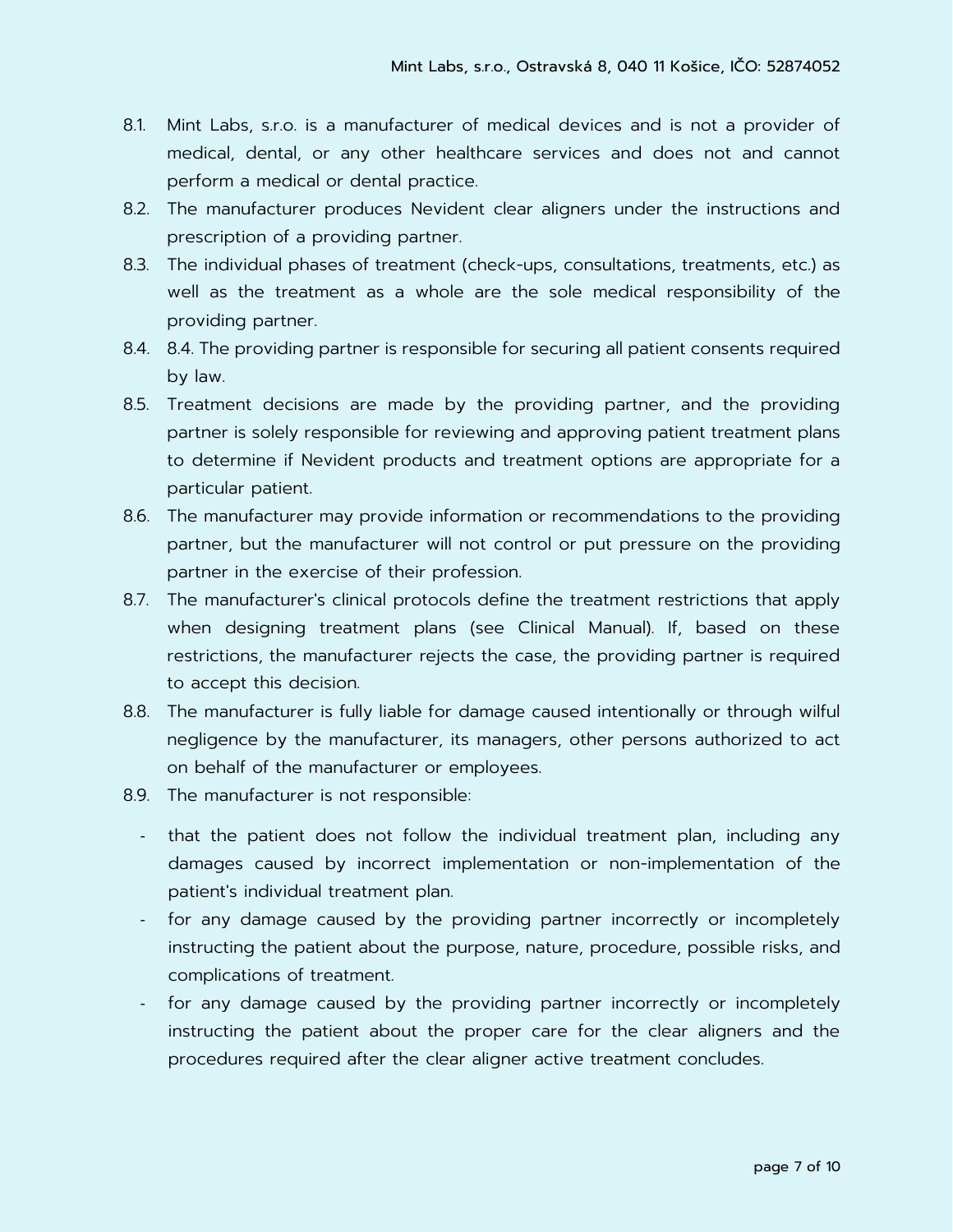- for any damage, harm or unjust enrichment caused by the providing partner, as the patients choose the providing partner themselves.
- for any damage caused by improper handling of clear aligners, resp. handling it in a manner other than that stated in the instructions for use.
- for any damage caused by neglect of care and maintenance of clear aligners.
- for any damage caused by mechanical damage to clear aligners by the patient.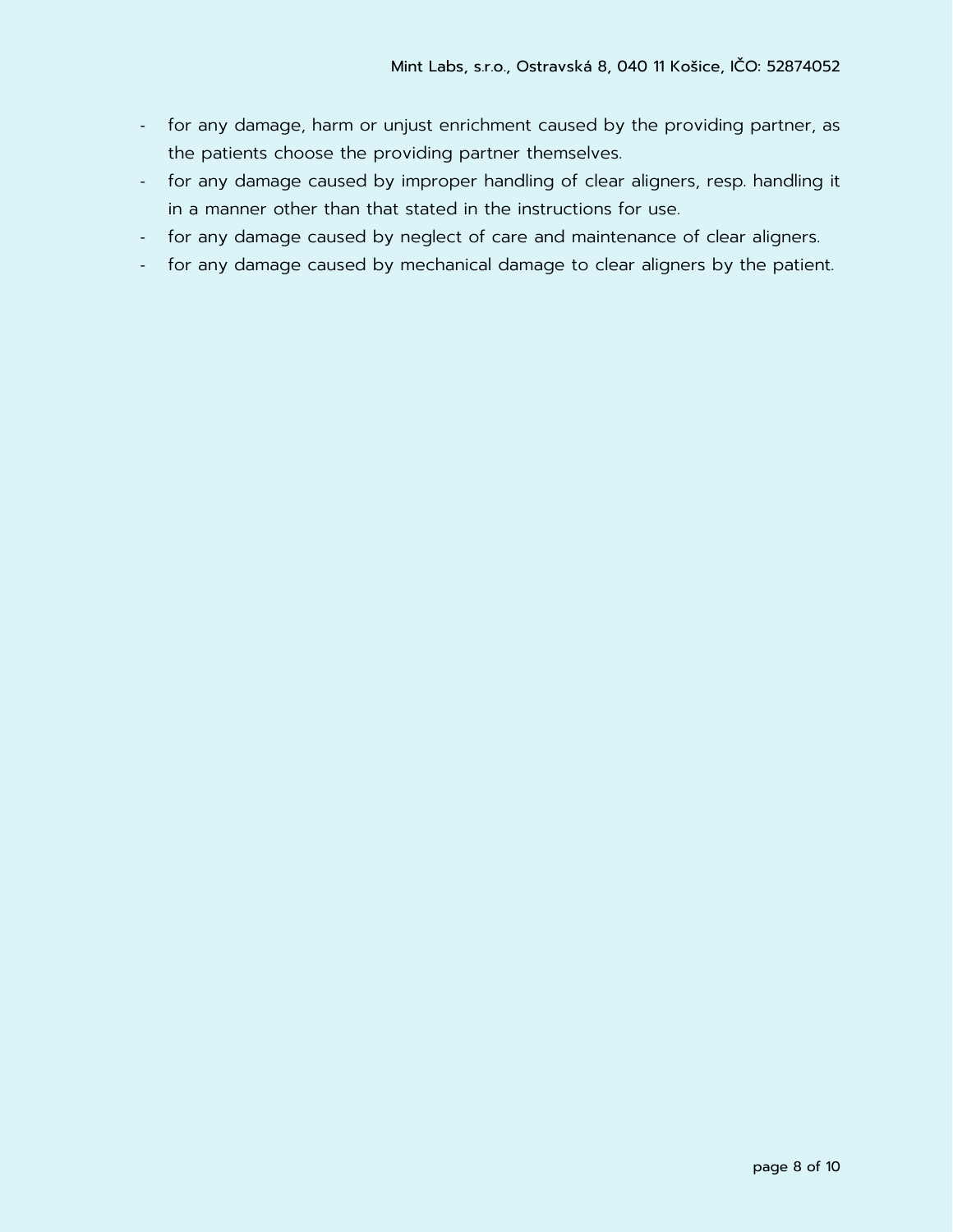# **9. Special provisions**

- 9.1. Nevident clear aligners are custom-made medical devices, made to measure for the specific patient, and after approval of the treatment plan (order confirmation) and receipt of payment, it is no longer possible to cancel the order or return the payment.
- 9.2. Neither the manufacturer nor the providing partner can ever guarantee an accurate treatment result with clear aligners.

#### **10. Patient's rights and obligations**

- 10.1. The patient acknowledges that, as with all medical procedures, the positive effects of treatment are not guaranteed with Nevident clear aligners.
- 10.2. The patient also acknowledges that the duration of treatment may change if unforeseen circumstances occur during treatment.
- 10.3. Patient:
	- has the right to accept and agree to the proposed treatment plan for clear aligner therapy.
	- has the right to reject an individual treatment plan.
	- is required to strictly adhere to the treatment plan and its duration.
	- is obliged, after approval of the treatment plan, to pay the total price of the treatment in the manner and under the conditions agreed with the providing partner.
	- is obliged to communicate sufficiently and regularly with the providing partner of the choice regarding the dates of the examinations and examinations and, if possible, to take part in any agreed or required treatment plans.
	- is obliged to follow the instructions given by the providing partner regarding treatment.
	- is obliged to collect the manufactured clear aligners.
	- is obliged to inform the providing partner of all serious, unexpected, and unfavourable events that occur during the clear aligner treatment.
	- is obliged to actively cooperate with the providing partner in the whole process of treatment with Nevident clear aligners.
- 10.4. The patient is responsible for any damages that arise from providing false or incomplete information and data about physical and mental condition, as well as